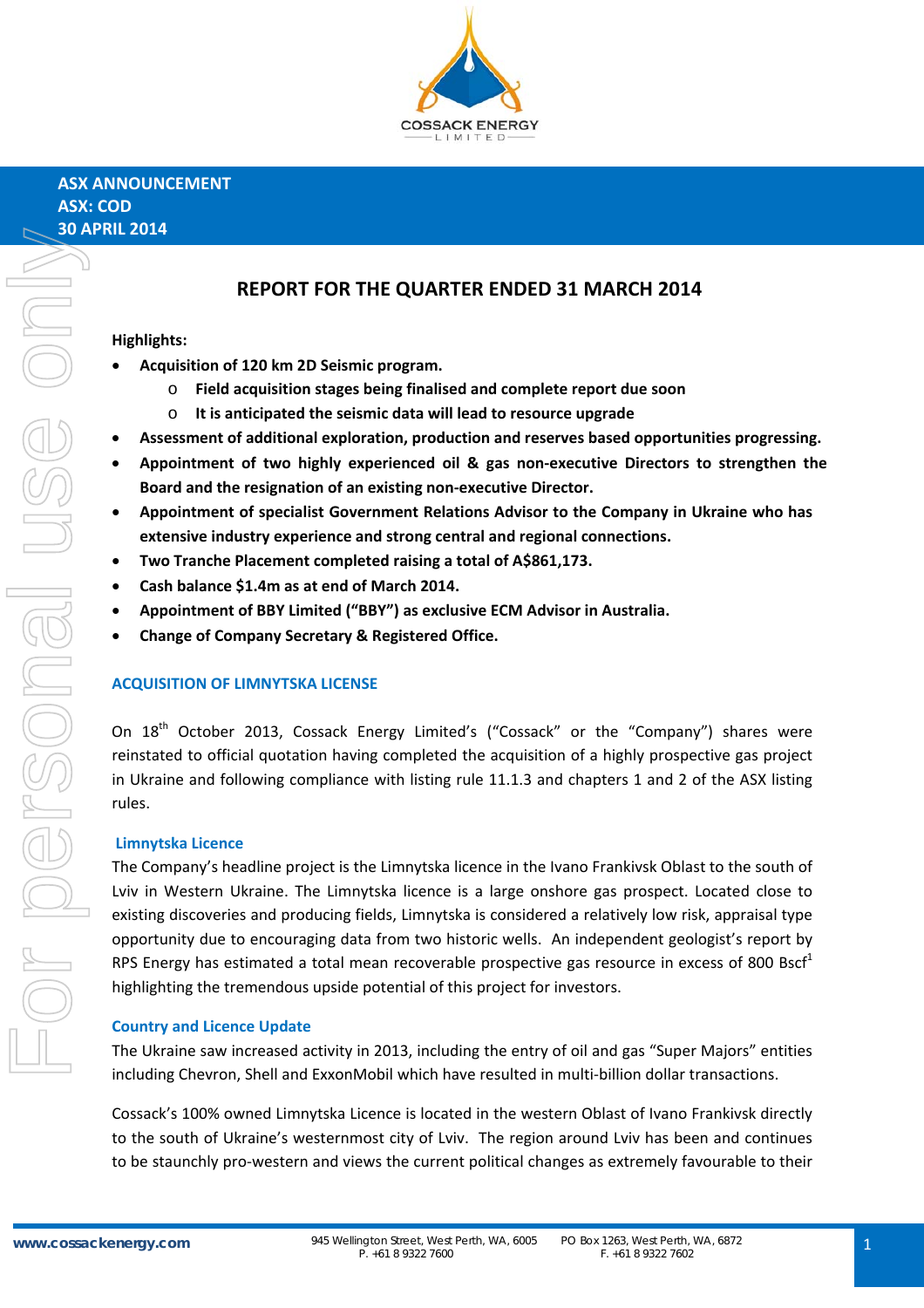

cause. Lviv borders on the pro‐western Visegrád Group, or V4 which is an alliance of four Central European states – Czech Republic, Hungary, Poland and Slovakia. This group was formed for the purposes of cooperation and furthering their European integration by means of military, economic and energy cooperation.

Cossack's strategy has been to acquire 100% owned licences that do not form a part of any Joint Activity Agreements and this remains unchanged. This strategy was implemented to mitigate exposure of the Company's operations to a change of government or geopolitical instability.

## **Ukraine Presidential Election**

The Company believes investors should be aware that a Presidential election is proposed to be held in Ukraine on 25 May 2014 and it is anticipated that this should lead to more stability in country. The current poll favourite is entrepreneur Petro Poroshenko who is an experienced MP and the only oligarch to have supported the pro‐European stance from the start. His election as President would be seen by many as a step in the right direction in terms of Ukraine aligning itself more closely with Western Europe.

The location of the main incursion by Russia is in the Crimea which was previously an autonomous parliamentary republic within Ukraine of predominantly Russian speakers and is some 1,100 km from the Cossack Licence area. Recently other geopolitical issues have arisen in the predominantly Russian speaking southeast of the country.

#### **OPERATIONS**

Cossack is continuing, without interruption from the political situation, to complete the acquisition of 120 line kilometers of 2D seismic over the southern portion of the Limnytska Licence.

#### **Seismic Program Update**

Cossack announced in mid‐April that its 120 line kilometer 2D seismic program has continued unabated over the southern portion of its Limnytska Licence area and that the field activities were almost complete (100 km fully acquired with 20 km remaining to be shot).

Processing of the data is continuing in Ukraine and Perth and has been occurring concurrent to the field activities with 2/3 of the field data initially processed by the contractor and transmitted to the Company and which is currently undergoing quality control and technical review by Cossack utilizing our own in house contract seismic processing expertise located in Perth.

Initial review of the completed lines shows that the data quality is good and potentially will show additional details of subsurface structures that will be provided to RPS Energy with a view to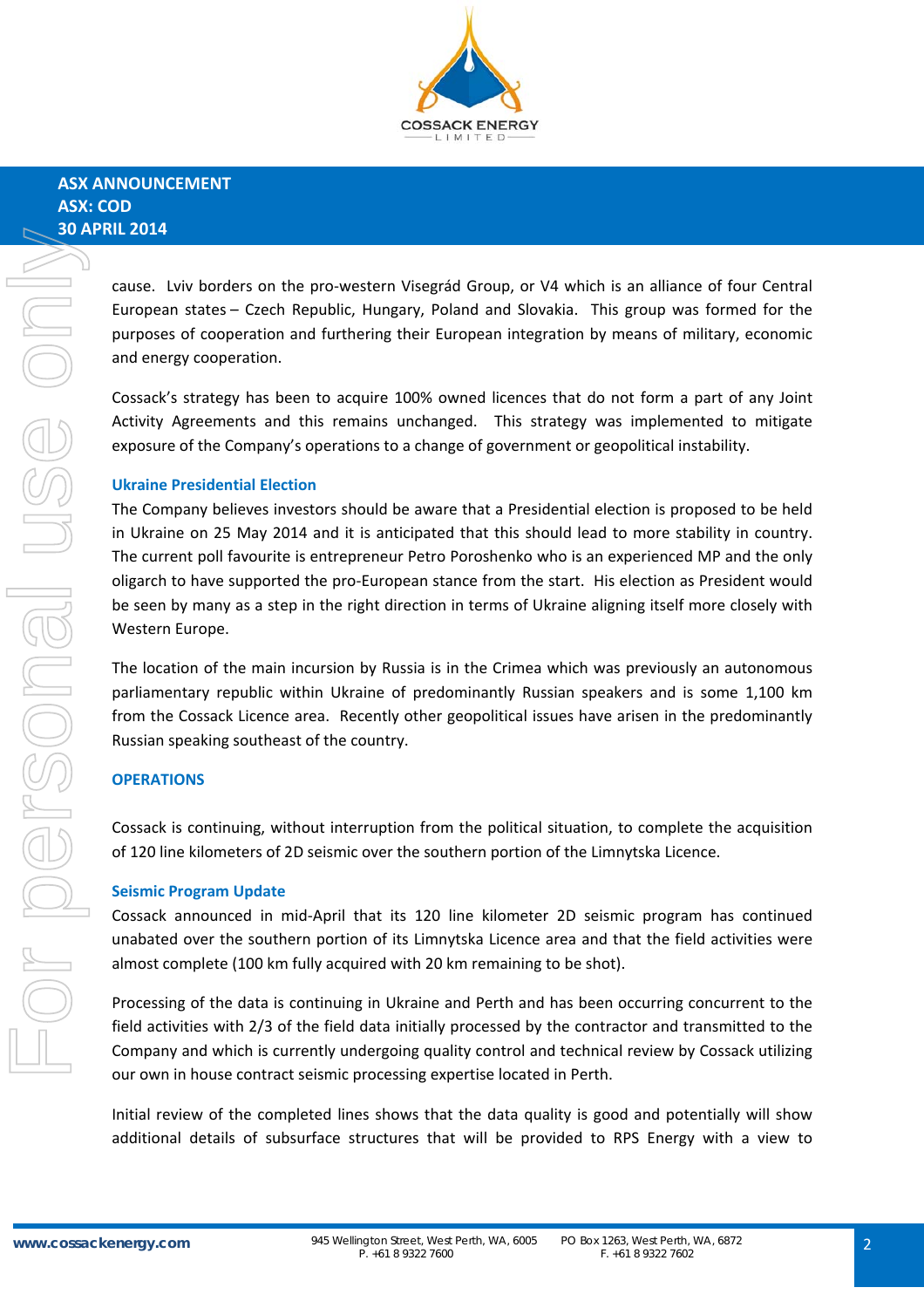

providing Cossack with a resource upgrade as part of the current farm‐out initiative and proposed drilling program.

The acquisition of new, modern seismic data will be of significant value to the Company in its ongoing farm‐out discussions and it will also assist with defining the exact alignment of the proposed new exploration well into the shallow reservoir which is anticipated to be drilled in the second half of 2014. The Company anticipates that the enhanced seismic data will also lead to a resource upgrade due to the formation being better defined.

## **Petroleum Tenements and Potential Acquisitions**

| Licence   | Licence # | Location | <b>Acquired</b><br><b>During</b><br>the<br>Quarter<br>&<br>Location | <b>Disposed</b><br><b>During</b><br>the<br>Quarter<br>&<br>Location | <b>Beneficial</b><br><b>Interest</b><br>Held at end<br>the<br>οf<br><b>Quarter</b> |
|-----------|-----------|----------|---------------------------------------------------------------------|---------------------------------------------------------------------|------------------------------------------------------------------------------------|
| Limnytska | 2971      | Ukraine  | 100%                                                                | Nil                                                                 | 100%                                                                               |

The Company is currently progressing discussions with more than one entity that holds assets outside of Ukraine that will enable country and geopolitical diversification at minimal cost to Cossack Energy. These assets have reserves and near term production possibilities. The Company will inform shareholders and the ASX if and when these discussions reach finalisation.

## **Farmin Arrangements**

The Company did not hold a beneficial interest in any farm-in or farm-out agreements at the end of the quarter and did not acquire or dispose of any interests in any farm‐in or farm‐out agreements during the quarter.

The Company has been approached by multiple third parties that have shown interest in farming into its 100% owned Limnytska Licence in the Ukraine. However, the recent geopolitical situation in Ukraine has resulted in any discussions being placed on hold for the time being. The Company is confident that it will be able to reinstate discussions on a potential farm out after the processing of the recent seismic program is complete and following the Presidential elections in Ukraine to be held in May. Because Cossack owns 100% of the Limnytska Licence the Company expects it will be able to farm out its work commitments while still retaining a significant interest.

#### **Licence Work Program Changes**

The Company announced in April that it has agreed changes with the State Geology Department in Ukraine to amend the conditions of the work program contained as part of its 100% owned Limnytska Licence.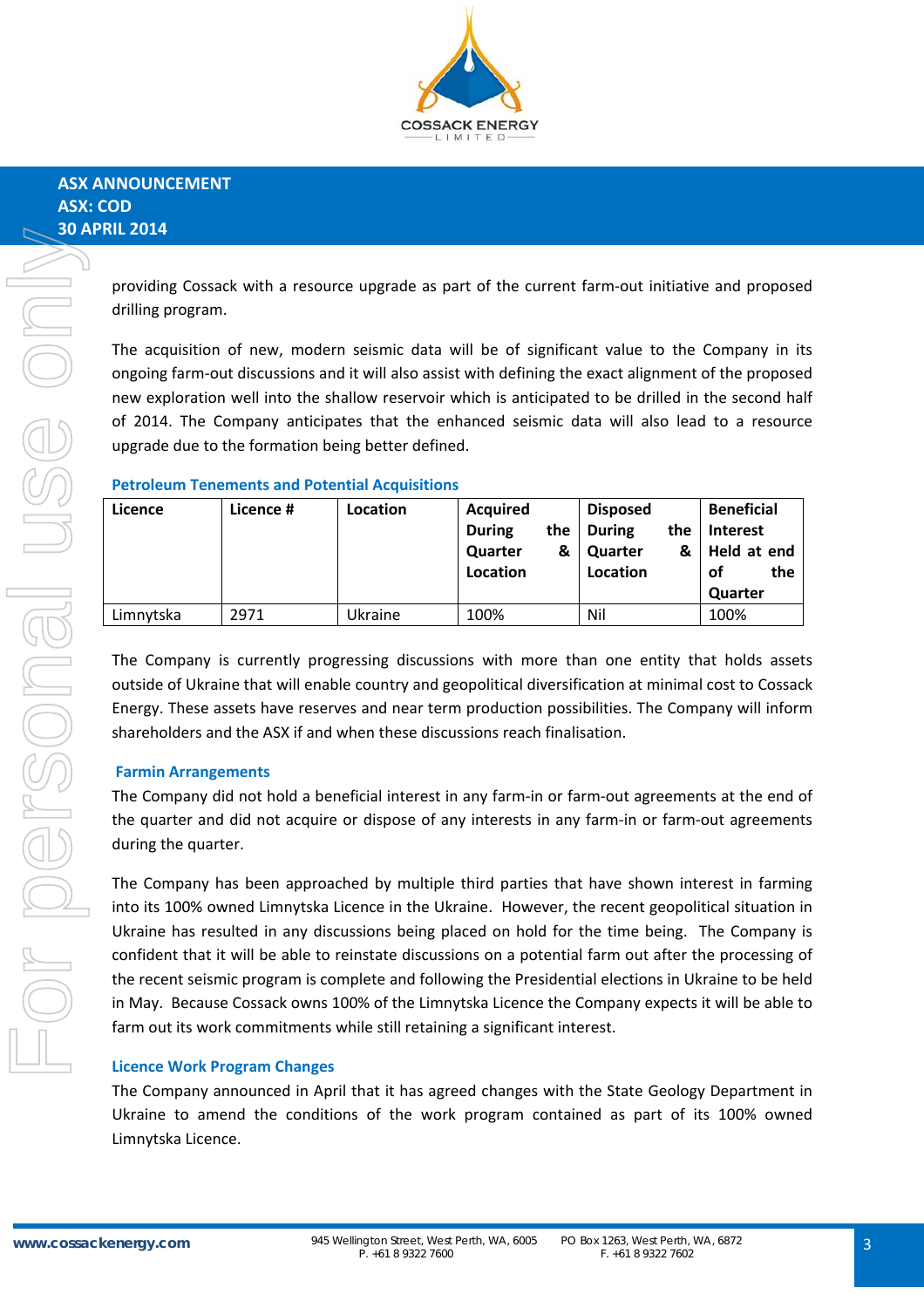

Importantly, these amendments defer the obligation to commence preparation activities related to the drilling of the initial exploration well on the identified shallow (circa 3,550 m) structure until the third quarter 2015 and are conditional on a positive geological outcome from the seismic program. The Company then has until the fourth quarter 2018 to complete the drilling and testing program if required.

Furthermore, the obligation to commence activities on the drilling of the follow‐up well on the deep (6,000 m) structure have been deferred until the second quarter 2020 and are conditional both on positive results from the seismic and success with production from the initial shallow drilling program.

As a result of the above, the Company will have additional time to execute its plan of securing a farm-in partner to finance drilling of the shallow and deep wells.

These changes were agreed in a cooperative way with the State Geological Department and recognize the continuing operational activities being conducted by Cossack on the licence in regard to the current seismic program and importantly demonstrate the excellent and proactive working relationship that the local Cossack staff in Lviv have fostered with both the state and federal government authorities at the highest of levels.

#### **CORPORATE**

#### **Appointment of two new Directors to bolster the Board**

The Company was pleased to secure the services of Messrs Robert Bensh and Stuart Brown as Non‐ Executive Directors of the Company, effective in January 2014.

Both Mr Bensh and Mr Brown are highly regarded and significantly experienced, with Mr Bensh having specific Ukraine political and capital raising experience and Mr Brown having specific technical experience. These appointments will complement the existing team and assist the company in driving a farm out of its existing licence and acquiring additional licences.

Backgrounds on each of Mr Bensh and Mr Brown are set out below.

#### **Robert J. Bensh**

Mr Bensh has been involved in various roles in finance, capital markets, acquisitions and government for the past 25 years and has over 13 years of experience leading companies in Ukraine. He is the Managing Director and partner of Pelicourt LLC, a private equity firm and the largest shareholder of Cub Energy Inc. (TSX‐V: CUB), a Black Sea Region focussed upstream oil and gas company with 760,000 net acres in Ukraine and Turkey which has successfully grown from a TSX junior to now commanding a CAD\$60m market capitalisation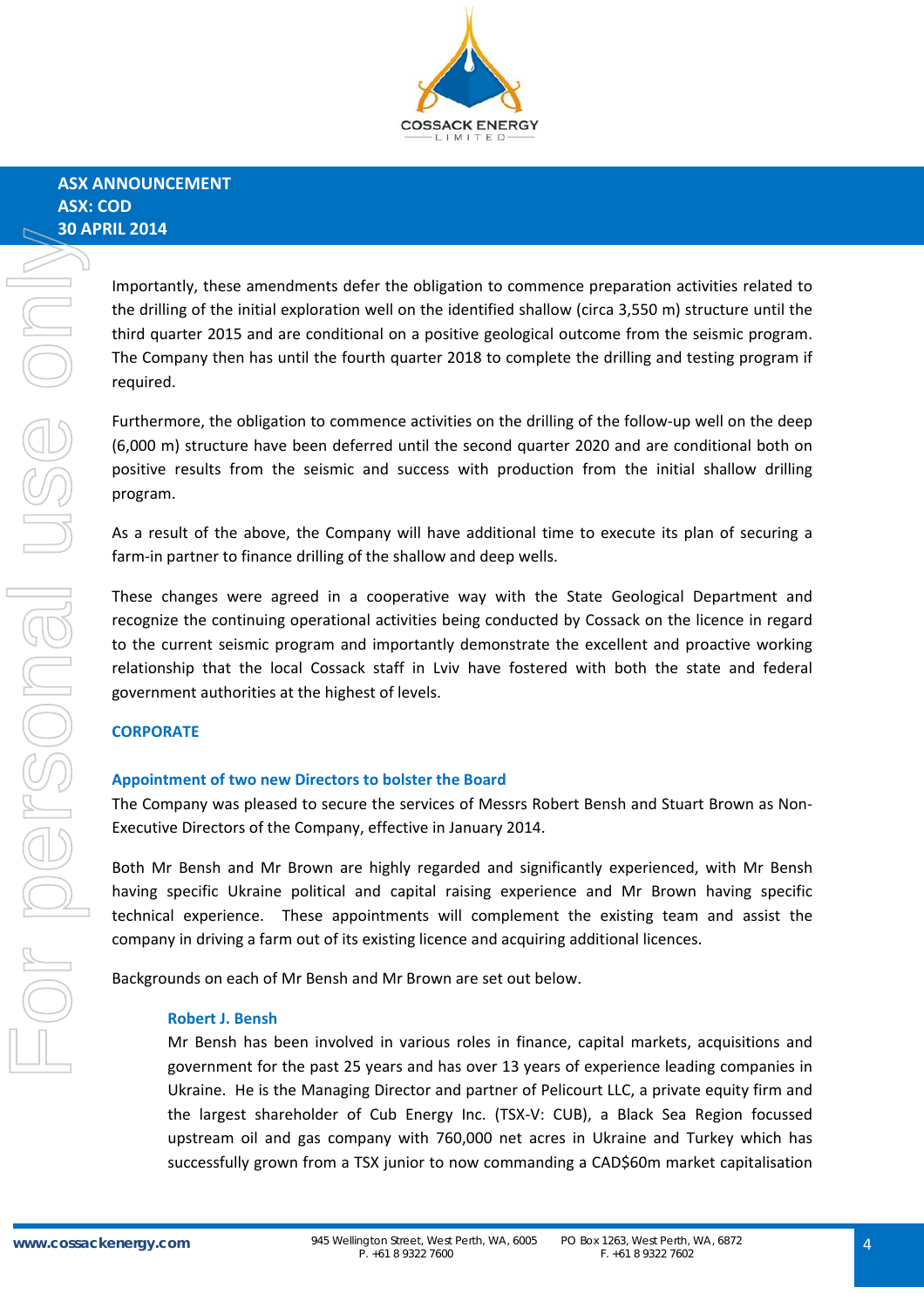

and production of 2,060 bopd.

Mr Bensh was also a vendor of KUB Gas, an entity that he and his team grew privately to become one of Ukraine's highest gas producing gas companies and was eventually acquired by Serinus Energy (TSX & WARSAW‐SEN), an entity with a market capitalisation of circa CAD\$265m.

Mr Bensh is an energy adviser to the government of Ukraine and brings many relationships to Cossack that will provide political and financial support to the Company.

#### **Stuart Brown**

Mr Brown is a proven oil and gas professional with extensive international industry experience at technical, managerial, executive and Board levels. He has been involved in all areas of the upstream oil and gas industry with demonstrated success in the areas of strategic, business, technical and human resource management.

Mr Brown has significant experience in Kazakhstan, Syria and Turkey, with global super major Shell for 20 years. Post his carrier at Shell, he joined Woodside Petroleum for ten years where he held the position of International Business Development Manager and more recently Vice President Strategic Planning for Woodside Energy Ltd.

Mr Brown is currently the Managing Director of International Oil and Gas Strategies Pty Ltd and he will provide technical consultancy advice to Cossack on an as required basis.

#### **Resignation of Michael Davy**

As part of the Company's strategic review process initiated by the new Board in March Mr. Michael Davy elected to resign his position on the Board effective in early April being cognisant of the optimal size of the Board for the Company in its current situation. The Board wishes to express its gratitude to Michael for his crucial support during the early stages of the development of the Company.

#### **Appointment of BBY**

In February the Company announced the appointment of BBY as exclusive ECM Advisor in relation to the Company's equity capital markets initiatives in Australia. The appointment was effective immediately for a minimum period of six months.

BBY is Australia and New Zealand's largest non‐bank owned stockbroker with \$2.1 billion per month ASX equities turnover with a vision to remain in this position by providing the very best capital markets and investment solutions for their clients. BBY specialises in servicing the local and international needs of Australian and New Zealand high growth companies and has been involved in transactions raising in excess of \$2 billion in new equity since 2007. Cossack looks forward to working with BBY to advance the profile of the Company within the investment community.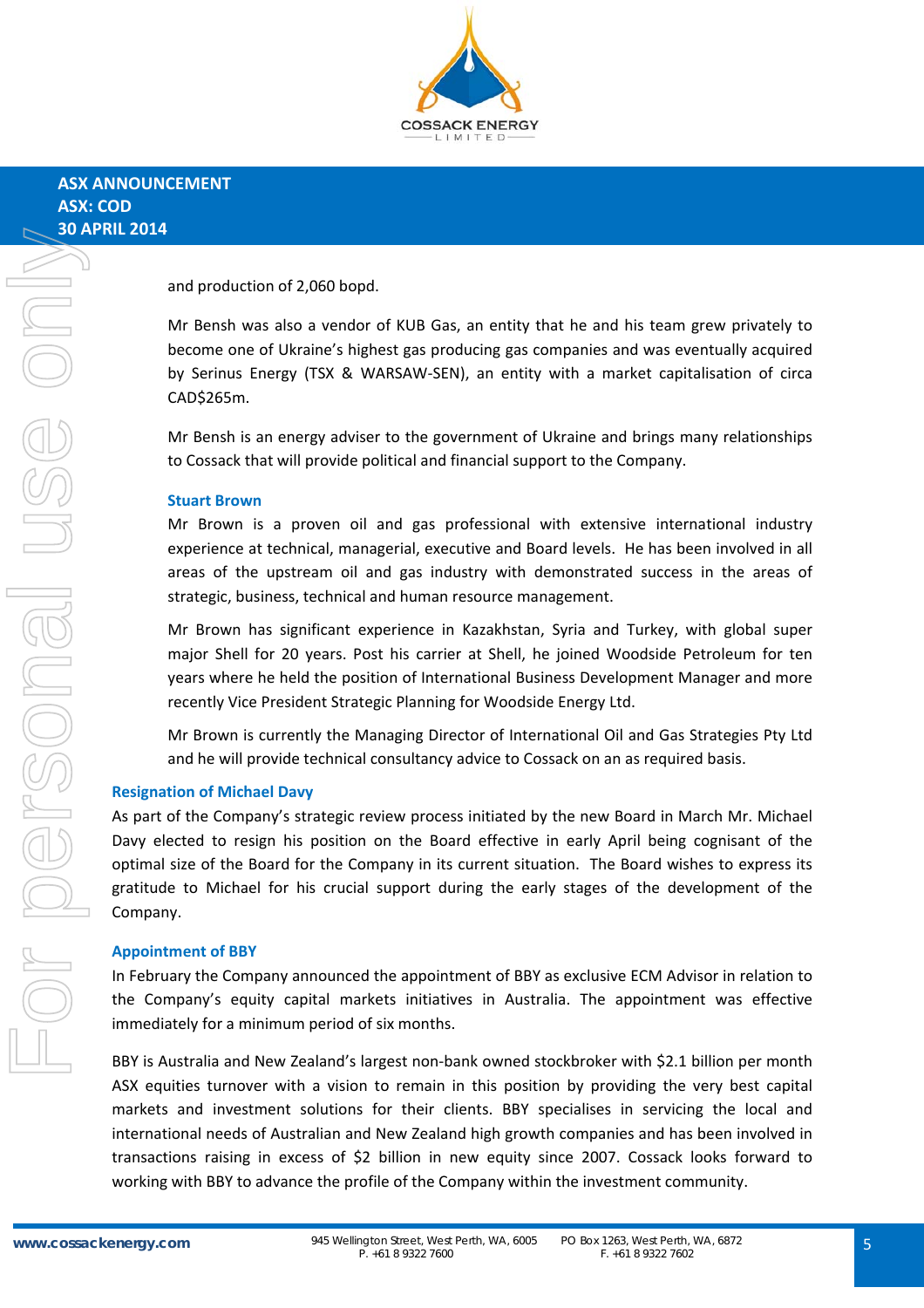

## **ASX ANNOUNCEMENT ASX: COD 30 APRIL 2014**

#### **Appointment of Ukraine Government Relations Advisor**

At the same time the Company also announced the appointment of Mr Vasyl Svarychevskyy as the Company's Government Relations Advisor in Ukraine, effective immediately. Mr Svarychevskyy has a higher education in economics with a specialisation in the Geology of Oil and Gas. He has been involved in supporting multiple large scale construction projects and is currently based in the same city as Cossack's regional office in Lviv, Western Ukraine.

Mr Svarychevskyy has strong relationships with government agencies, departments and licensing authorities and his skills in legislation and rule making are sought out to assist with conflict resolution at both the central and regional levels. He is an active board member in multiple public organisations such as the "Vector of European Development" and the regional branch of the "Ukrainian Cultural Fund" up to and including the positions of Honorary President and Chairman.

#### **Strategic Review**

The Board completed a strategic review of the Company's position in early April 2014 with regard to the geopolitical situation in Ukraine. Whilst development of the existing Limnytska asset in Ukraine is still the main focus of the Company, with planning on track for a farm‐out campaign commencing shortly after completion of the seismic program, the Company recognises that an outcome to this process may take a little longer than would normally be the case due to perceived heightened country risk at present.

The Board and its advisors have hence stepped up their efforts to identify and acquire further suitable assets outside Ukraine that fulfil the Company's previously stated preferred criteria of being 100% owned and with all or most of the consideration being payable in shares, thus aligning the interests of all parties to the success of the development. Cossack's extensive in‐house expertise in Perth and in Eastern Europe will help to identifying and complete a transaction as quickly as possible.

#### **Interim Cost Reduction Focus**

As part of this strategic review conducted in April the Board initiated extensive measures to manage the ongoing expenses of the Company which include the Managing Director electing to receive half salary and the Directors agreeing to accept reduced monthly fees and further to allow these to be accrued until the Company is in a more stable financial position to pay in either cash or potentially in shares, which if the latter is required, will be submitted to shareholders for approval at the appropriate time.

These cost control measures, primarily in regard to the Company's Australian expenditures, will result in significant short term savings to cash whilst not compromising the integrity of the current seismic program or our operations in Ukraine.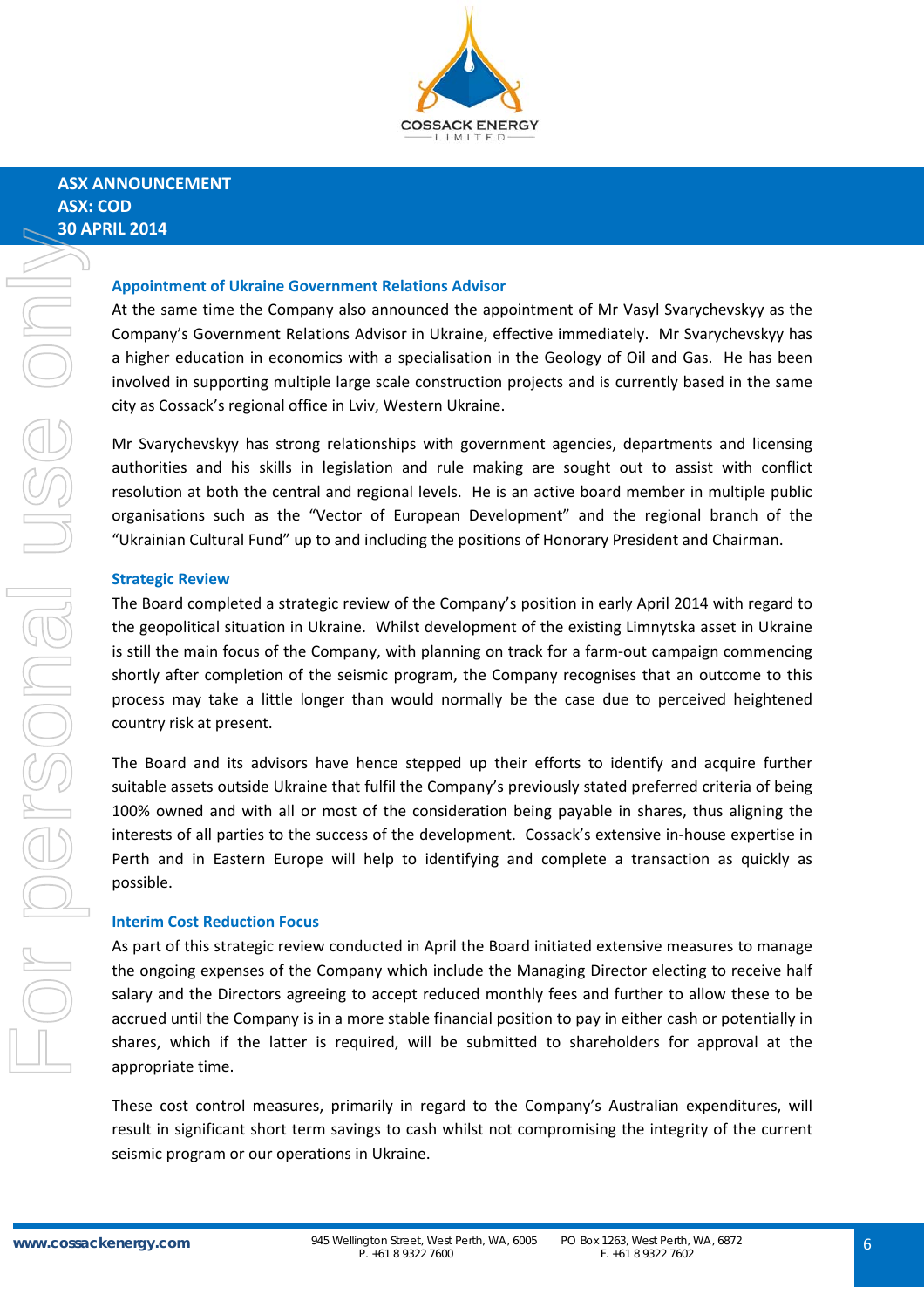

The directors of Cossack will continue to closely monitor the situation In Ukraine and our cash situation and will provide updates to shareholders as required.

## **Appointment of New Company Secretary**

The Company announced the appointment of Sarah Smith as Company Secretary effective on  $14<sup>th</sup>$ April 2014. Sarah specializes in corporate advisory, company secretarial and financial management services. She is a Chartered Accountant and has acted as the Company Secretary of a number of ASX listed companies.

The appointment followed the resignation of Ms Lisa Wynne as Company Secretary with the Board keen to recognize Lisa's service and contribution to the Company.

## **Change of Registered Office**

As part of the process for the changeover of Company Secretary the registered office and postal address of the Company changed respectively to:‐

| 945 Wellington Street | PO Box 1263        |
|-----------------------|--------------------|
| l WEST PERTH WA 6005  | WEST PERTH WA 6872 |

#### **FUNDING – TWO STAGE PLACEMENT**

The Company commenced a Placement in December 2013 which, due to the extended Christmas break, was completed in two tranches in December/January and February/March. A total of A\$861,173 was raised via the issue of 6,151,233 shares priced at A\$0.14 with the majority of the share allocations to strategic, experienced oil and gas investors who have invested for the long-term strategy of Cossack.

#### **Tranche One of Placement**

The first tranche raising A\$413,152 closed 14 January 2014 and resulted in 2,951,090 shares being issued at the Placement price of \$0.14.

#### **Tranche Two of Placement**

The completion of tranche two of the Placement was completed at the end of February 2014 raising A\$448,020 and resulted in an additional 3,200,143 shares being issued at A\$0.14 in early March.

BBY Limited was the Lead Manager to tranche two of the Placement.

The Company is funded for its current exploration program (2D seismic) that is near completion on its 100% owned and operated Limnytska Licence in western Ukraine.